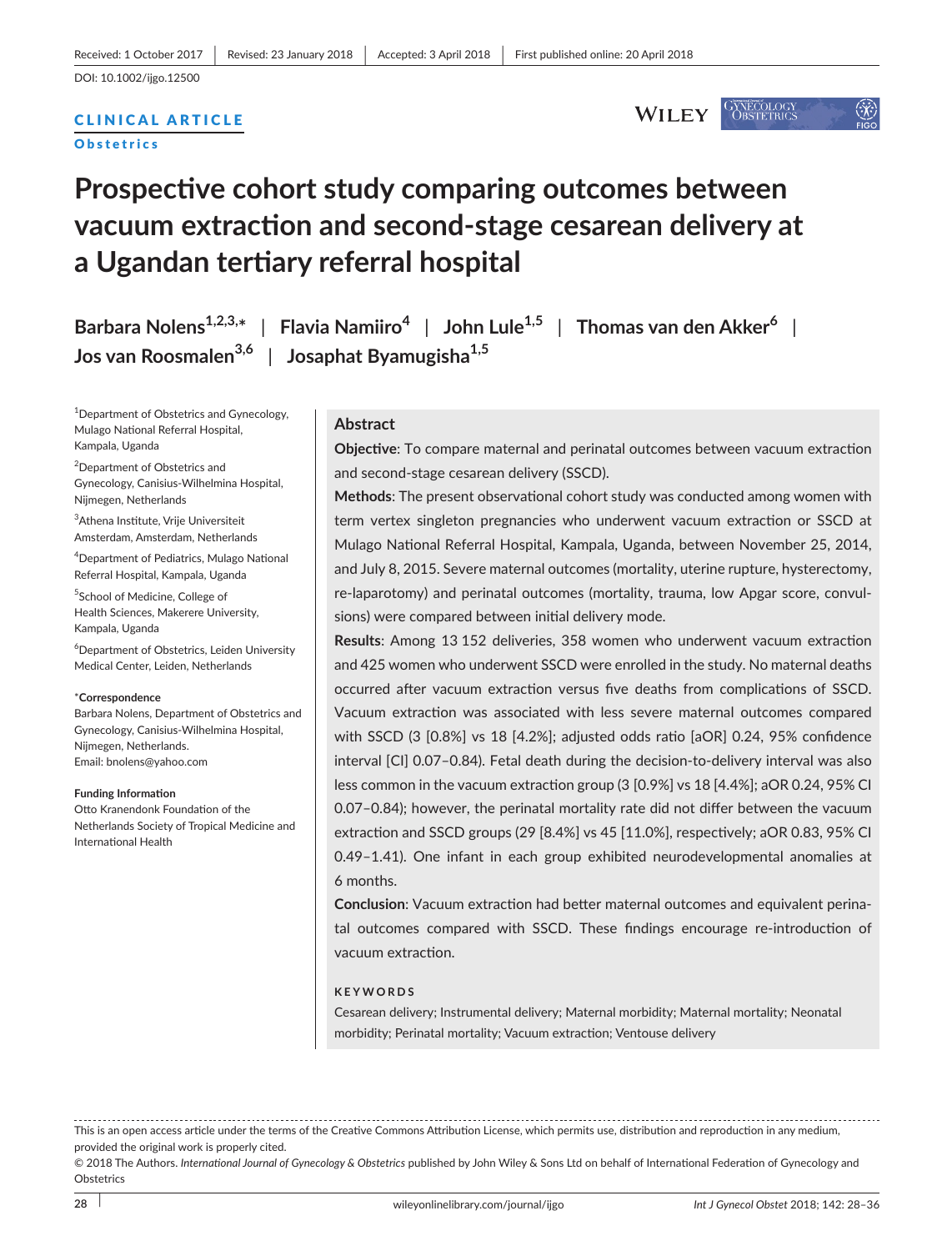## **1** | **INTRODUCTION**

With 275 288 maternal deaths, 2.1 million stillbirths, and 2.0 million early neonatal deaths recorded worldwide in 2015, maternal and perinatal mortality are global health priorities. $1,2$  Most maternal and perinatal deaths occur in low-income and middle-income countries (LMICs).<sup>1,2</sup>

Vacuum extraction is an evidence-based intervention that is used to shorten the second stage of labor. Indications for this approach include fetal distress, prolonged second stage of labor, maternal exhaustion, or the need to avoid expulsive efforts among women with conditions such as heart failure or severe anemia.<sup>3,4</sup> Although vacuum extraction can reduce maternal mortality from hemorrhage and sepsis—as well as perinatal mortality from birth asphyxia—use of this method has almost disappeared from obstetric practice in many LMICs.<sup>5–8</sup> One study<sup>6</sup> found that instrumental vaginal delivery was not used in almost half of 1728 Sub-Saharan African hospitals, with usage rates below 1% in the remaining centers. Reasons for this deficit include lack of functioning equipment, lack of trained personnel, staff perceptions regarding trauma to the fetus, and fear of mother-to-child transmission of  $HIV.<sup>6-8</sup>$  Consequently, many women in LMICs undergo avoidable cesarean delivery.<sup>9</sup>

The use of cesarean delivery, especially when performed during the second stage of labor, increases the risks of hemorrhage and infection, which are two of the main drivers of global maternal mortality.<sup>10-12</sup> In addition, a scarred uterus is a risk factor for uterine rupture and abnormally invasive placenta in subsequent pregnancies. $^{13}$ These risks are particularly high in low-resource settings, where many deliveries happen outside healthcare facilities; access to safe surgery and anesthesia cannot be taken for granted; blood for transfusion is in short supply; and fertility rates are high. $14,15$  Therefore, it is crucial that unnecessary cesarean delivery is avoided. $16-18$ 

Published literature regarding outcomes of vacuum extraction among LMICs is scarce. Most studies lack follow-up, and vacuum extraction was not compared with alternative management options.19–21 In 2012, vacuum extraction was reimplemented in the main tertiary hospital in Uganda (Mulago National Referral Hospital, Kampala). This initiative led to declines in intrapartum stillbirths and uterine ruptures of 24% and 26%, respectively.<sup>7</sup>

The use of vacuum extraction was hypothesized to reduce maternal morbidity, perinatal morbidity, and the decision-to-delivery interval (DDI) when compared with second-stage cesarean delivery (SSCD).<sup>12</sup> The aim of the present study was to test this hypothesis among pregnant women attending Mulago National Referral Hospital.

## **2** | **MATERIALS AND METHODS**

The present prospective observational cohort study was conducted among women undergoing vacuum extraction or SSCD in the main labor ward of Mulago National Referral Hospital between November 25, 2014, and July 8, 2015. Women with a term singleton pregnancy in vertex presentation who delivered by vacuum extraction or SSCD at the study center were included, as were those who developed a ruptured uterus while in the second stage of labor and waiting for the intervention. Women who experienced a ruptured uterus before the decision for intervention (vacuum extraction or SSCD) were excluded. Women who experienced intrauterine fetal death (IUFD) before the decision for intervention were excluded from the analysis of perinatal outcomes. Ethical approval for the present study was obtained from the Mulago National Referral Hospital Research and Ethics Committee (MREC 489) and the Uganda National Council for Science and Technology, Kampala, Uganda (HS1752). Women provided written informed consent for their participation.

Mulago National Referral Hospital is a university teaching and government hospital with 2700 beds and greater than 31 000 deliveries recorded annually. It is the main training center for midwives, medical doctors, and obstetricians in the country. The maternity unit has an operating theater, which is accessible 24 hours per day. Vacuum extraction and cesarean delivery are performed by residents (50 trainee obstetricians at the center, with 5–7 on labor wards) with or without supervision, depending on experience, and specialist obstetricians (40 at the center, with 1–3 on labor wards). All doctors are trained in performing vacuum extraction and cesarean delivery; however, cesarean delivery is undertaken more frequently than vacuum extraction (approximately 20 cesarean deliveries per day compared with one or two vacuum extractions per day at the study center). Although vacuum extraction is used regularly, and the hospital has a protocol with indications, the decision regarding mode of delivery depends not only on clinical factors but also on the doctor's personal preference and expertise, as well as the availability of theater and vacuum equipment. Many women undergoing cesarean delivery at Mulago National Referral Hospital could be eligible for vacuum extraction.<sup>7,12</sup>

The vacuum equipment used at this center comprises Kiwi vacuum extractors (Clinical Innovations, South Murray, Utah, USA), Bird and silicone cups, with hand and foot pumps. Forceps are available, but rarely used, as is the case in many hospitals in LMICs.<sup>6</sup> Spinal anesthesia during cesarean delivery is provided by anesthetic nurses or anesthesiologists. An obstetric high dependency unit is available where women are monitored and given oxygen. The hospital has a general intensive care unit, with mechanical ventilation. There is a blood bank; however, the availability of blood for transfusion is limited. Fetal monitoring occurs using a Pinard fetoscope or handheld Doppler machine. The neonatology ward has incubators, phototherapy, and continuous positive airway pressure, but no mechanical ventilation. Most women come from Kampala and the surrounding area, although some have travelled for a day to attend the hospital. Delivery is free of charge, except in the private ward.

Within 24 hours of delivery, a member of the research team identified women with vacuum extraction from the delivery book. Women who underwent cesarean delivery were identified from the theater register and their medical records examined to identify those who had a fully dilated cervix at the time of decision for cesarean delivery. Eligible women were asked to participate in the present study on the day after delivery.

Data were extracted from the participants' medical records. Indications for SSCD and vacuum extraction were classified as "delay", "fetal distress", "maternal", and "other" (Table S1). The women were also interviewed using structured questionnaires (File S1). Data were extracted from medical records and the admission, discharge, and mortality registers for neonates admitted to the neonatology unit.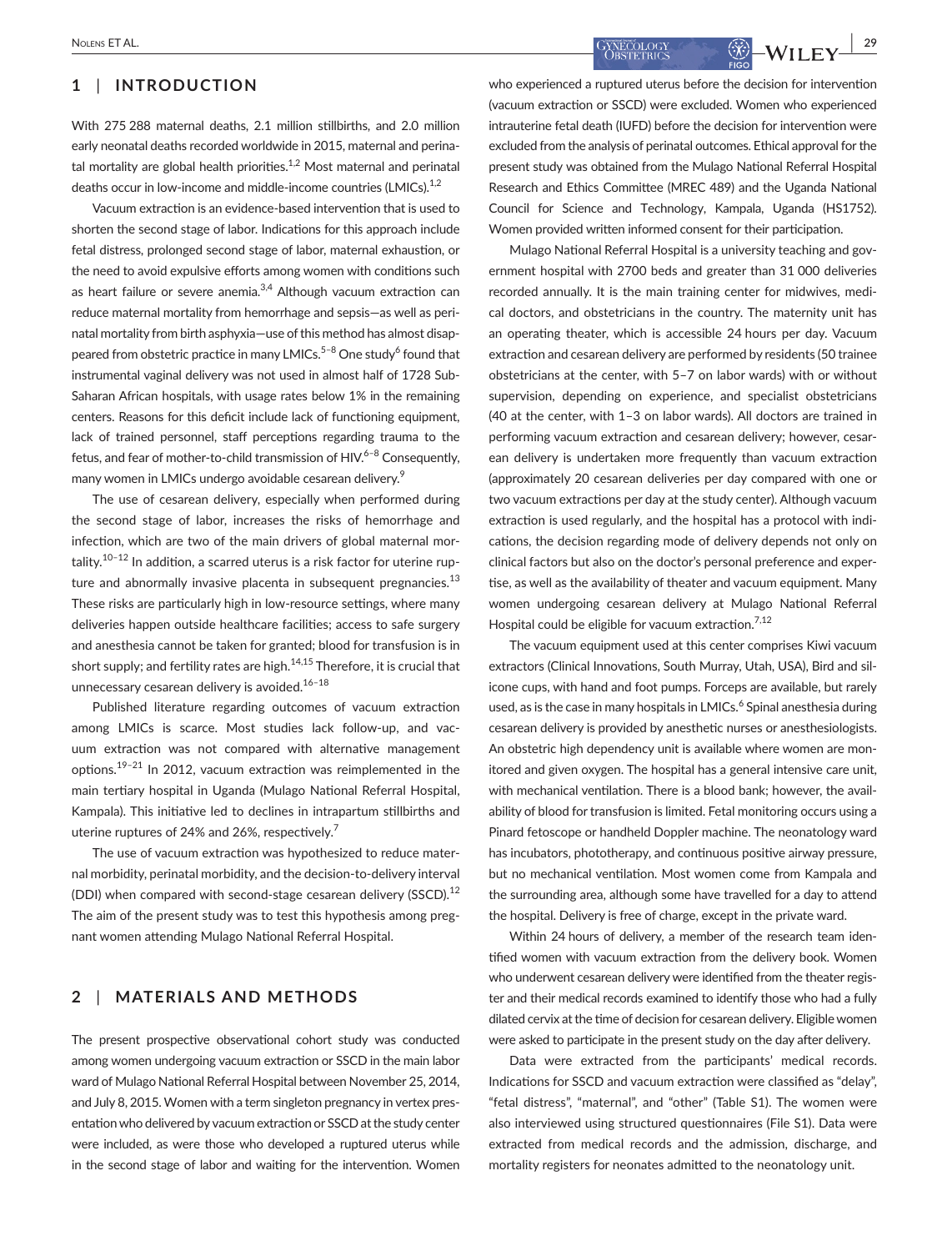Follow-up consultations occurred at 6 weeks and 6 months after delivery. During these visits, women were interviewed using semistructured questionnaires (File S1). Neonates were weighed and assessed according to the neurodevelopmental scoring chart of Van Wiechen.22 Verbal autopsy forms were used to determine the cause of any neonatal deaths that occurred after hospital discharge.<sup>23</sup> Women who missed the postnatal consultations were interviewed by telephone using the same questionnaire; however, questions about HIV status were omitted for reasons of privacy.

The primary maternal outcomes were death and a composite of severe maternal outcomes, defined as death, uterine rupture, hysterectomy, or relaparotomy (Table S1). Secondary maternal outcomes were postpartum hemorrhage (PPH), infection, genital tract injury, and duration of hospital admission.

Primary perinatal outcomes were death after the decision for a second stage intervention and a composite severe perinatal outcome, which was defined as death, severe birth trauma, convulsions, or a 5-minute Apgar score below four. Secondary outcomes were admission to the neonatology unit, duration of admission, and diagnosis. Outcomes assessed during follow-up were neonatal or infant death after discharge, and neurodevelopment anomalies.

Sample size calculations are shown in Table S2. Failed vacuum extraction with subsequent cesarean (or forceps) delivery was analyzed as part of the outcome of vacuum extraction, as this was the intended mode of delivery.

The data were collated using Excel 2013 (Microsoft, Redmond, WA, USA) and analyzed using SPSS version 24 (IBM, Armonk, NY, USA). Baseline characteristics were reported as numbers with percentages, with *P* values calculated using a two-sided  $\chi^2$  test. However, a two-sided Fisher exact test was used for outcomes recorded fewer than 10 times. Outcome parameters were reported as numbers with percentages, *P* values, unadjusted (univariate) odds ratios (ORs) and, for primary outcomes, adjusted (multivariate) ORs with 95% confidence intervals (CIs). A multivariate logistic regression model to calculate adjusted ORs (aORs) was constructed to adjust for potential confounders. Factors were tested one by one, stratified for mode of delivery, and included in the multivariate model based on differences in distribution and the strongest potential for confounding. The number needed to treat (NNT) was calculated for maternal death and the composite severe maternal outcome. A *P* value of less than 0.05 was considered to be statistically significant.

## **3** | **RESULTS**

Among the 13 152 deliveries recorded during the present study period, 369 (2.8%) women with a term vertex singleton underwent (trial of) vacuum extraction and 429 (3.3%) women with a term vertex singleton underwent SSCD. The inclusion process is outlined in Figure 1. The vacuum extraction and SSCD groups used to analyze maternal outcomes comprised 358 and 425 women, respectively.



FIGURE 1 Flowchart of the study participation. Abbreviations: CD, cesarean delivery; SSCD, second stage cesarean delivery; IUFD, intrauterine fetal death. <sup>a</sup> Uterine rupture occurred before the decision to perform SSCD. <sup>b</sup> IUFD occurred before the decision to perform vacuum extraction or second-stage cesarean delivery.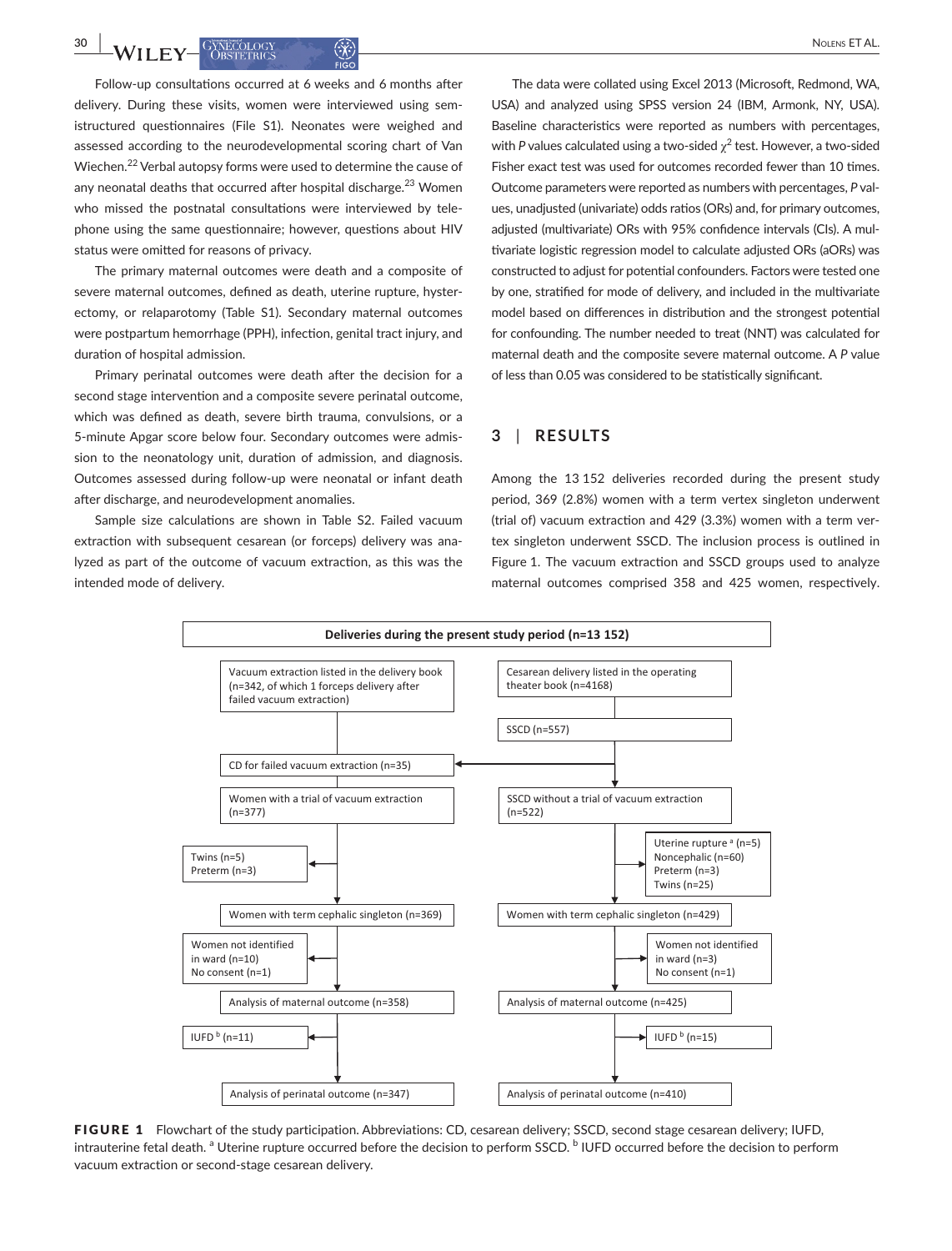**SUPPORT AND INTERNATION CONSTITUTION** CONSTITUTION CONSTITUTION **31** 

In all, 36 (9.5%) women experienced a failed vacuum extraction: 35 of these women delivered by cesarean delivery and one by forceps. These 36 women were analyzed in the vacuum extraction group. Women who experienced IUFD before the decision to intervene were excluded from the analysis of perinatal outcomes. Therefore, the vacuum extraction and SSCD groups used to analyze perinatal outcomes comprised 347 and 410 women, respectively.

Baseline characteristics of the participants are shown in Table 1. More women in the SSCD group had a previous cesarean delivery, delivered a neonate weighing more than 4000 g, were in second stage of labor on admission, and had indication delay, fetal distress or impending uterine rupture. There were non-significant trends toward greater numbers of nulliparous women and women with HIV in the vacuum extraction group. Baseline data with the missing data included as a proportion are presented in Table S3.

Maternal outcomes at hospital discharge are shown in Table 2. In all, 5 (1.2%) maternal deaths during the first 6 weeks after delivery were found for the SSCD group; however, no maternal deaths were recorded in the vacuum extraction group. The difference in maternal mortality between the groups was not significant (*P*=0.066). Deaths

in the SSCD group occurred among women who underwent the procedure for prolonged labor. The causes of death were complete spinal block with cardiac arrest (n=4) and complete spinal block with hypoxic brain damage (n=1). Contributing factors were PPH, infection, and aspiration pneumonia (Table S4). One woman in the vacuum extraction group died 5 months after delivery following an episode of fever; however, this event was unlikely to be related to mode of delivery.

As shown in Table 2, the composite severe maternal outcome was recorded among 3 of 358 (0.8%) women after vacuum extraction and 18 of 425 (4.2%) women after SSCD (OR 0.19, 95% CI 0.06–0.65). The aOR was 0.24 (95% CI 0.07–0.84; *P*=0.026) (Table S5). The NNT to prevent one severe maternal adverse event during or after SSCD was 28 (95% CI 17–69) patients. The NNT to prevent one maternal death was 85 (95% CI 45–661). Among women with relevant data available, blood loss of at least 500 mL was more frequent in SSCD group (*P*<0.001), blood loss of at least 1000 mL did not differ (*P*=0.098), and number of blood transfusions did not differ (*P*>0.99). Hospital stay was shortened after vacuum extraction, with a duration of 0–2 days more common in the vacuum extraction group (*P*<0.001) and a duration of longer than 5 days more common in the SSCD group (*P*=0.001) (Table 2).

#### **TABLE 1** Baseline characteristics of the participants.<sup>a,b</sup>

| Characteristic                                 | Vacuum extraction (n=358) | Second-stage cesarean delivery (n=425) | $P$ value <sup>c</sup> |
|------------------------------------------------|---------------------------|----------------------------------------|------------------------|
| Maternal                                       |                           |                                        |                        |
| Nulliparous                                    | 201/352 (57.1)            | 215/425 (50.6)                         | 0.070                  |
| Age <20 y                                      | 84/353 (23.8)             | 91/424 (21.5)                          | 0.438                  |
| Education $\leq 6$ y                           | 86/349 (24.6)             | 105/413 (25.4)                         | 0.804                  |
| Previous cesarean delivery                     | 38/351 (10.8)             | 102/425 (24.0)                         | < 0.001                |
| HIV-positive status                            | 36/296 (12.2)             | 30/364(8.2)                            | 0.095                  |
| Eclampsia                                      | 2/358(0.6)                | 4/425(0.9)                             | 0.693                  |
| Neonatal                                       |                           |                                        |                        |
| Intrauterine fetal death <sup>d</sup>          | 11/358(3.1)               | 15/425(3.5)                            | 0.722                  |
| Male sex                                       | 198/354 (55.9)            | 232/422 (55.0)                         | 0.790                  |
| Delivery weight >4000 g                        | 10/353(2.8)               | 32/420 (7.6)                           | 0.003                  |
| Labor and delivery factors <sup>e</sup>        |                           |                                        |                        |
| Referral                                       | 153/349 (43.8)            | 208/423 (49.2)                         | 0.139                  |
| In second stage of labor at hospital admission | 138/349 (39.5)            | 203/425 (47.8)                         | 0.022                  |
| Indication                                     |                           |                                        |                        |
| Delay                                          | 248/333 (74.5)            | 363/424 (85.6)                         | < 0.001                |
| <b>Fetal distress</b>                          | 34/333 (10.2)             | 90/424 (21.2)                          | < 0.001                |
| Maternal                                       | 54/333 (16.2)             | 49/424 (11.6)                          | 0.063                  |
| Other                                          | 14/333 (4.2)              | 3/424(0.7)                             | 0.001                  |
| Impending uterine rupture                      | 2/358(0.6)                | 12/425(2.8)                            | 0.017                  |
| Placental abruption                            | 2/358(0.6)                | 2/425(0.5)                             | >0.99                  |
| Cord prolapse                                  | 3/358(0.8)                | 3/425(0.7)                             | >0.99                  |

aValues are given as number/number of women or neonates with available data for this characteristic (percentage) unless indicated otherwise.  $^{\rm b}$ Missing data are specified in Table S3.

 $^\mathsf{c}\mathsf{p}$  values were calculated using a two-sided  $\chi^2$  test. However, a two-sided Fisher exact test was used for outcomes recorded fewer than 10 times. The cut-off for statistical significance was *P*<0.05.

dOccurred before the decision to perform second-stage cesarean delivery or vacuum extraction. <sup>e</sup>More than one indication could apply.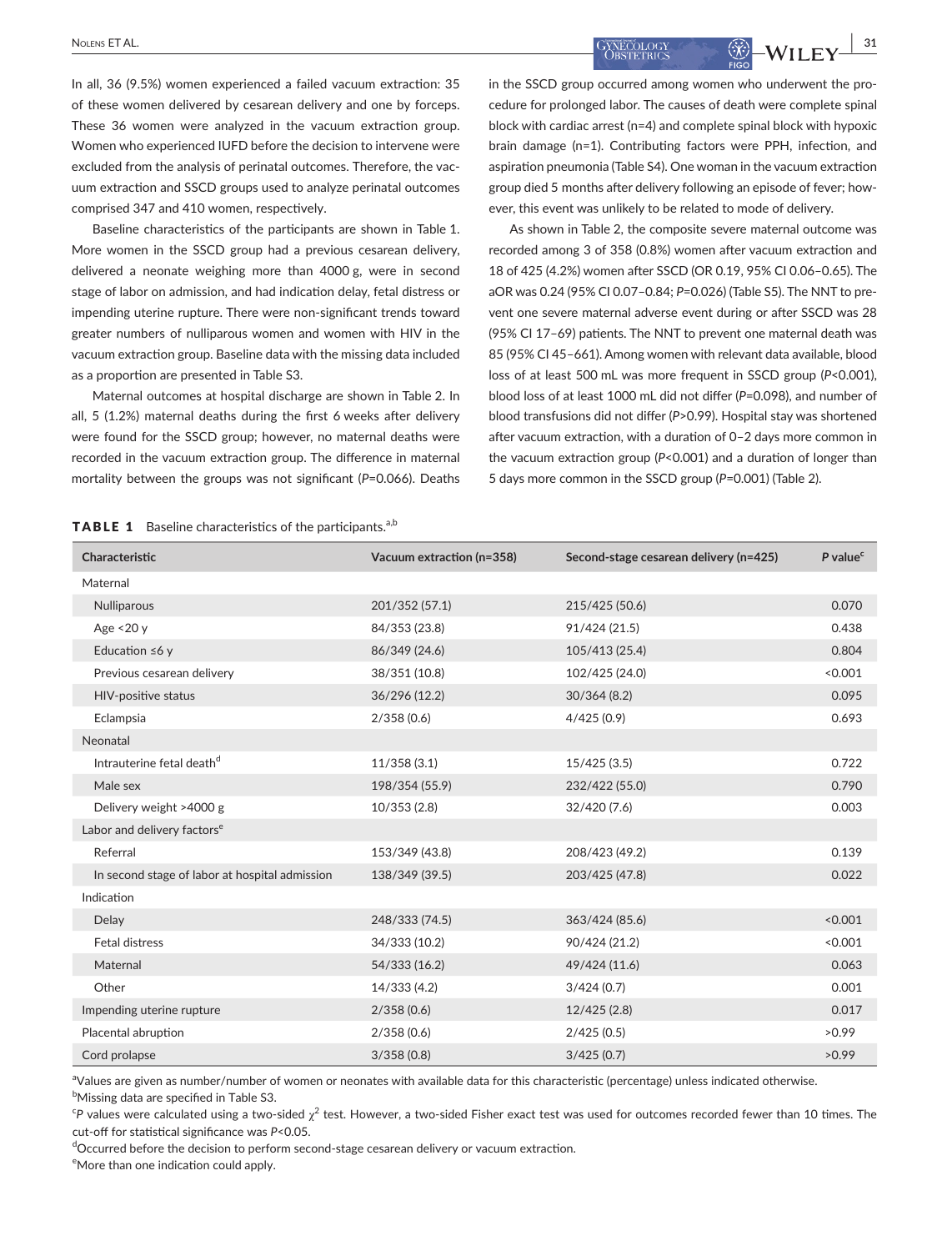Maternal follow-up rates at 6 weeks after delivery were 79% for the vacuum extraction group and 87% for the SSCD group (Fig. S1). Maternal infection and urogenital tract injuries that had occurred after vacuum extraction or SSCD and were reported at the 6 week follow-up consultation are shown in Table 3. Infection had occurred among 10 (3.5%) women after vacuum extraction and 58 (15.9%) women after SSCD; the OR was 0.19 (95% CI 0.10–0.39; *P*<0.001). An obstetric fistula after failed vacuum extraction and subsequent cesarean delivery was recorded in 1 (0.4%) woman, and 4 women (1.1%) developed an obstetric fistula after SSCD (*P*=0.393). Urine incontinence was present in 6 women (2.1%) after vacuum extraction and in 9 women (2.5%) after SSCD (*P*=0.766).

As shown in Table 4, perinatal death was recorded in similar numbers of neonates in the vacuum extraction and SSCD groups (OR 0.74, 95% CI 0.45–1.21; *P*=0.227); the aOR was 0.83 (95% CI 0.49–1.41; *P*=0.483) (Table S6). The composite severe perinatal outcome was also recorded at a similar rate in both groups (OR 0.96, 95% CI 0.63–1.47; *P*=0.857); the aOR was 1.04 (95% CI 0.66–1.66; *P*=0.854) (Table S7). Neonates were admitted to the neonatology unit more frequently following vacuum extraction than following SSCD (*P*=0.048) (Table 4). Admissions to the neonatology unit for longer than 2 days were

**TABLE 2** Maternal outcome at hospital discharge.<sup>a,b</sup>

comparable between the groups (*P*=0.737), indicating that the "extra admissions" after vacuum extraction were usually for a short period. Severe neonatal trauma was infrequent and occurred after six vacuum extractions versus three in SSCD (Table S8).

At 6-month follow-up, two (out of six) infants that had experienced severe trauma after vacuum extraction had died, whereas four had developed normally (three according to examination during follow-up visit using the scoring chart of Van Wiechen<sup>22</sup>) and one (who had dislocation of a leg) according to maternal report by telephone (Table S8). After SSCD, one (out of three) infant had died, one was lost to follow-up, and one showed developmental anomalies suggestive of brain damage (Table S8). Among the 74 perinatal deaths that occurred during admission (regardless of mode of delivery), 68 (91.9%) had birth asphyxia as the only identifiable cause of death (Table S9).

DDI data are outlined in Table 4. The median DDIs were 25 minutes for successful vacuum extraction; 97 minutes for failed vacuum extraction; and 144 minutes for SSCD. During the DDI, 3 (0.9%) fetal deaths occurred in the vacuum extraction group compared with 18 (4.4%) in the SSCD group (OR 0.19, 95% CI 0.06–0.65; *P*=0.003). The aOR was 0.24 (95% CI 0.07–0.84; *P*=0.025) (Table S10).

| Outcome                              | Vacuum extraction<br>$(n=358)$ | Second-stage cesarean<br>delivery (n=425) | OR (95% CI) <sup>c</sup> | $P$ value <sup>d</sup> |
|--------------------------------------|--------------------------------|-------------------------------------------|--------------------------|------------------------|
| Maternal mortality                   | 0                              | 5(1.2)                                    | <b>NA</b>                | 0.066                  |
| Severe maternal outcome <sup>e</sup> | 3(0.8)                         | 18(4.2)                                   | $0.19(0.06 - 0.65)$      | 0.003                  |
| Postpartum hemorrhage                |                                |                                           |                          |                        |
| <b>Blood loss documented</b>         | 307 (85.8)                     | 350 (82.4)                                | $1.29(0.88 - 1.90)$      | 0.197                  |
| Volume, mL                           |                                |                                           |                          |                        |
| $\geq$ 500                           | 22/307(7.2)                    | 210/350 (60.0)                            | $0.05(0.03 - 0.08)$      | < 0.001                |
| $\geq 1000$                          | 3/307(1.0)                     | 10/350 (2.9)                              | $0.34(0.09 - 1.23)$      | 0.098                  |
| <b>Blood transfusion</b>             | 3(0.8)                         | 4(0.9)                                    | $0.89(0.20 - 4.00)$      | >0.99                  |
| Urogenital tract injury              |                                |                                           |                          |                        |
| Uterine rupture                      | 2(0.6)                         | 8(1.9)                                    | $0.29(0.06 - 1.39)$      | 0.100                  |
| Cervical tear                        | 3(0.8)                         | $\Omega$                                  | <b>NA</b>                | 0.095                  |
| Anal sphincter rupture               | 3(0.8)                         | $\Omega$                                  | <b>NA</b>                | 0.095                  |
| Operation during hospital admission  |                                |                                           |                          |                        |
| Hysterectomy                         | 1(0.3)                         | 4(0.9)                                    | $0.30(0.03 - 2.65)$      | 0.383                  |
| Relaparotomy <sup>t</sup>            | 3(0.8)                         | 5(1.2)                                    | $0.71(0.17 - 2.99)$      | 0.733                  |
| Hospital stay                        |                                |                                           |                          |                        |
| Date of discharge documented         | 231 (64.5)                     | 289 (68.0)                                | $0.86(0.64 - 1.15)$      | 0.305                  |
| Length of stay, d                    |                                |                                           |                          |                        |
| $0 - 2$                              | 186/231 (80.5)                 | 60/289 (20.8)                             | 15.78 (10.24-24.31)      | < 0.001                |
| >5                                   | 12/231(5.2)                    | 38/289 (13.1)                             | $0.36(0.18 - 0.71)$      | 0.002                  |

Abbreviations: OR, odds ratio; CI, confidence interval; NA, not applicable.

<sup>a</sup>Values are given as number (percentage) unless indicated otherwise.

 $^{\rm b}$ More than one adverse event could apply.

c ORs and 95% CIs were calculated using univariate logistic regression analysis. Calculations of adjusted OR's are shown in Table S5.

 $^{\sf d}$ P values were calculated using a two-sided  $\chi^2$  test. However, a two-sided Fisher exact test was used for outcomes recorded fewer than 10 times. The cut-off for statistical significance was *P*<0.05.

e Death, uterine rupture, hysterectomy, or relaparotomy.

 $^{\mathsf{f}}$ Relaparotomy after cesarean delivery or laparotomy after vacuum extraction.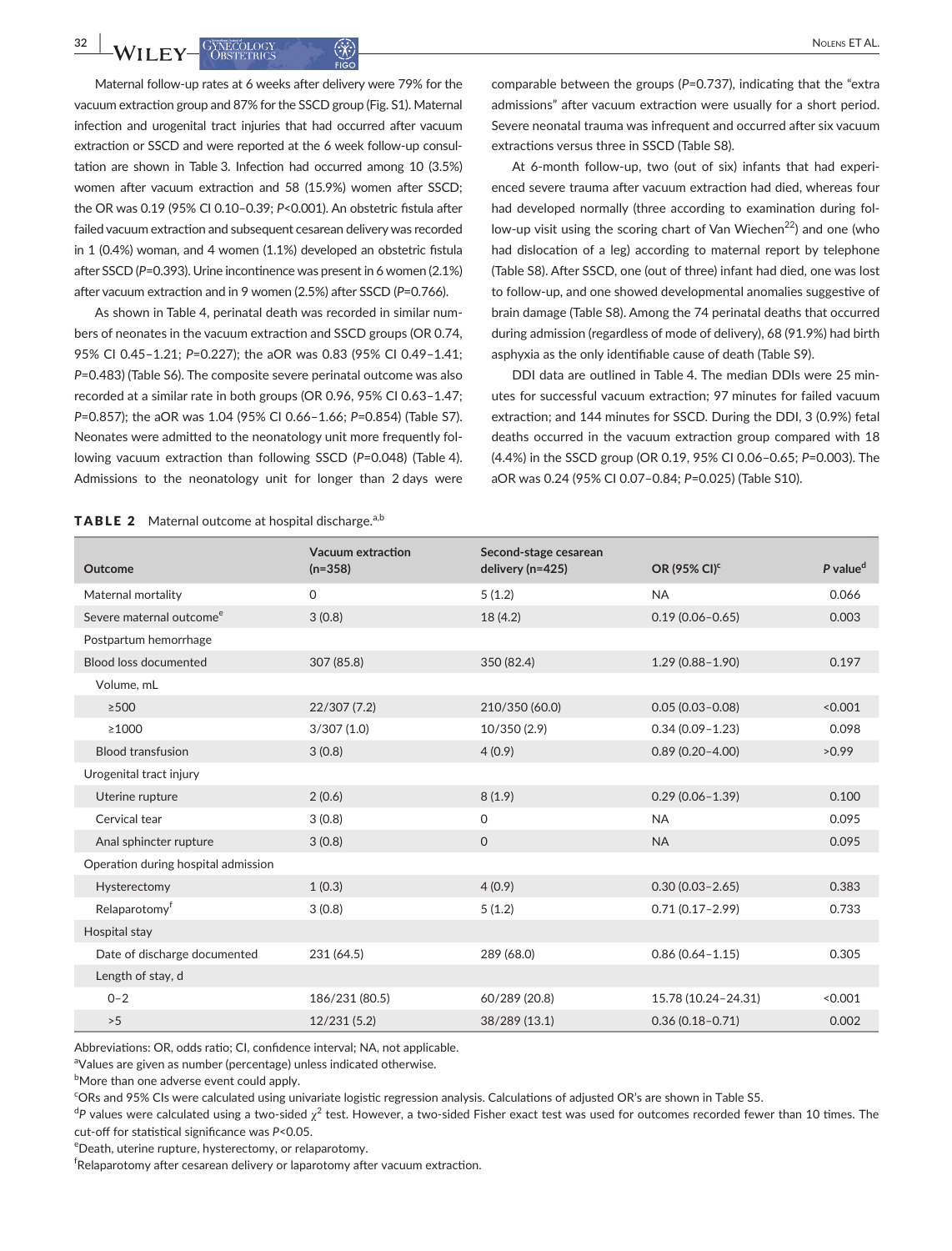TABLE 3 Maternal infection and urogenital tract injury at 6 wk of follow-up.<sup>a,b</sup>

| Outcome                              | Vacuum extraction<br>$(n=284)$ | Second-stage cesarean<br>delivery (n=365) | OR (95% CI) <sup>c</sup> | $P$ value <sup>d</sup> |
|--------------------------------------|--------------------------------|-------------------------------------------|--------------------------|------------------------|
| Infection                            |                                |                                           |                          |                        |
| Total infections                     | 10(3.5)                        | 58 (15.9)                                 | $0.19(0.10 - 0.39)$      | < 0.001                |
| Wound infection <sup>e</sup>         | 6(2.1)                         | 43(11.8)                                  | $0.16(0.07 - 0.39)$      | < 0.001                |
| Sepsis and/or fever                  | 5(1.8)                         | 21(5.8)                                   | $0.29(0.11 - 0.79)$      | 0.010                  |
| Wound dehiscence or burst abdomen    | 2(0.7)                         | 8(2.2)                                    | $0.32(0.07 - 1.50)$      | 0.127                  |
| Peritonitis or pelvic abscess        | $\Omega$                       | 2(0.5)                                    | <b>NA</b>                | 0.507                  |
| Urogenital tract injury              |                                |                                           |                          |                        |
| Obstetric fistula <sup>f</sup>       | 1(0.4)                         | 4(1.1)                                    | $0.32(0.04 - 2.87)$      | 0.393                  |
| Urine incontinence ≥6 wk             | 6(2.1)                         | 9(2.5)                                    | $0.85(0.30 - 2.43)$      | 0.766                  |
| Fecal incontinence $\geq 6$ wk       | $\Omega$                       | $\Omega$                                  | <b>NA</b>                |                        |
| Surgical intervention <sup>g</sup>   |                                |                                           |                          |                        |
| Obstetric fistula repair             | 1(0.4)                         | 4(1.1)                                    | $0.32(0.04 - 2.87)$      | 0.393                  |
| Wound closure and/or drainage of pus | 1(0.4)                         | 5(1.4)                                    | $0.23(0.03 - 2.00)$      | 0.239                  |
| Laparotomy for pelvic abscess        | $\Omega$                       | 1(0.3)                                    | <b>NA</b>                | >0.99                  |

Abbreviations: OR, odds ratio; CI, confidence interval; NA, not applicable.

<sup>a</sup>Values are given as number (percentage) unless indicated otherwise.

 $^{\rm b}$ More than one adverse event could apply.

<sup>c</sup>ORs and 95% CIs were calculated using univariate logistic regression analysis.

 $^{\sf d}$ P values calculated using a two-sided  $\chi^2$  test. However, a two-sided Fisher exact test was used for outcomes recorded fewer than 10 times. The cut-off for statistical significance was *P*<0.05.

<sup>e</sup>Infection of the operation wound or perineum.

f Obstetric fistula in the vacuum extraction group occurred following failed vacuum extraction and subsequent cesarean delivery.

 ${}^{g}$ These operations were performed on re-admission and are not included in Table 2.

As shown in Figure S2, neonatal and infant follow-up rates were 82% after vacuum extraction and 89% after SSCD. The rates at 6 months were 79% and 83%, respectively.

After 6 months, 39 of 347 (11.2%) infants in the vacuum extraction group and 51 of 410 (12.4%) infants in the SSCD group had died; the OR was 0.89 (95% CI 0.57–1.39). However, some deaths could have been missed owing to loss of participants to follow-up. At 6-month follow-up, 131 infants in the vacuum extraction group and 107 infants in the SSCD were examined. In each group, one infant showed developmental anomalies suggestive of brain damage. Tests for HIV infection were recorded for 14 infants among the mothers with HIV who had attended the 6-month follow-up consultation; 10 in the vacuum extraction group and four in the SSCD group. All of these infants had negative HIV polymerase chain reaction test results at 6 weeks after delivery. The mothers of these infants had received antiretroviral therapy during pregnancy.

Of the 140 study participants with one or more previous cesarean deliveries, 65 (46.4%) were admitted to hospital during the second stage of labor. Of the 33 women with two or more previous cesarean deliveries, 23 (69.7%) were in the second stage of labor on admission; of these patients, two delivered by vacuum extraction and 21 underwent SSCD. Of the 358 women who underwent vacuum extraction, 79 (22.1%) had been expected to undergo SSCD; however, while waiting for theater space, vacuum extraction was performed instead. Among these 79 women, 1 (1.3%) experienced a severe maternal outcome (uterine rupture) and vacuum extraction was successful among 73 (92.4%). Among 76 viable fetuses, 6 (7.9%) neonatal deaths occurred; no other severe perinatal complications were recorded among these participants. Maternal and perinatal outcomes among women who had undergone vacuum extraction after initially being scheduled for SSCD were comparable to those of the vacuum extraction group as a whole.

## **4** | **DISCUSSION**

The present study found fewer maternal complications after vacuum extraction than after SSCD, whereas perinatal outcomes were comparable for the two groups. Severe neonatal trauma and brain damage were infrequent regardless of the mode of delivery. The risk of severe maternal complications—including death—during or after SSCD was one per 24 women.

The present findings from Uganda were consistent with those from high-income countries, indicating that vacuum extraction is a safe intervention and that SSCD carries an increased risk of maternal adverse events.<sup>3,5,12</sup> Indeed, one study found maternal and neonatal mortality to be higher following cesarean delivery compared with vaginal, especially in African countries.<sup>24</sup>

The present study found no maternal deaths after vacuum extraction but five after SSCD. Although this observation did not reach statistical significance, it is suggested here that this is highly relevant and probably not random. Anesthetic adverse events played an important role in this study (Table S4). All five women who died were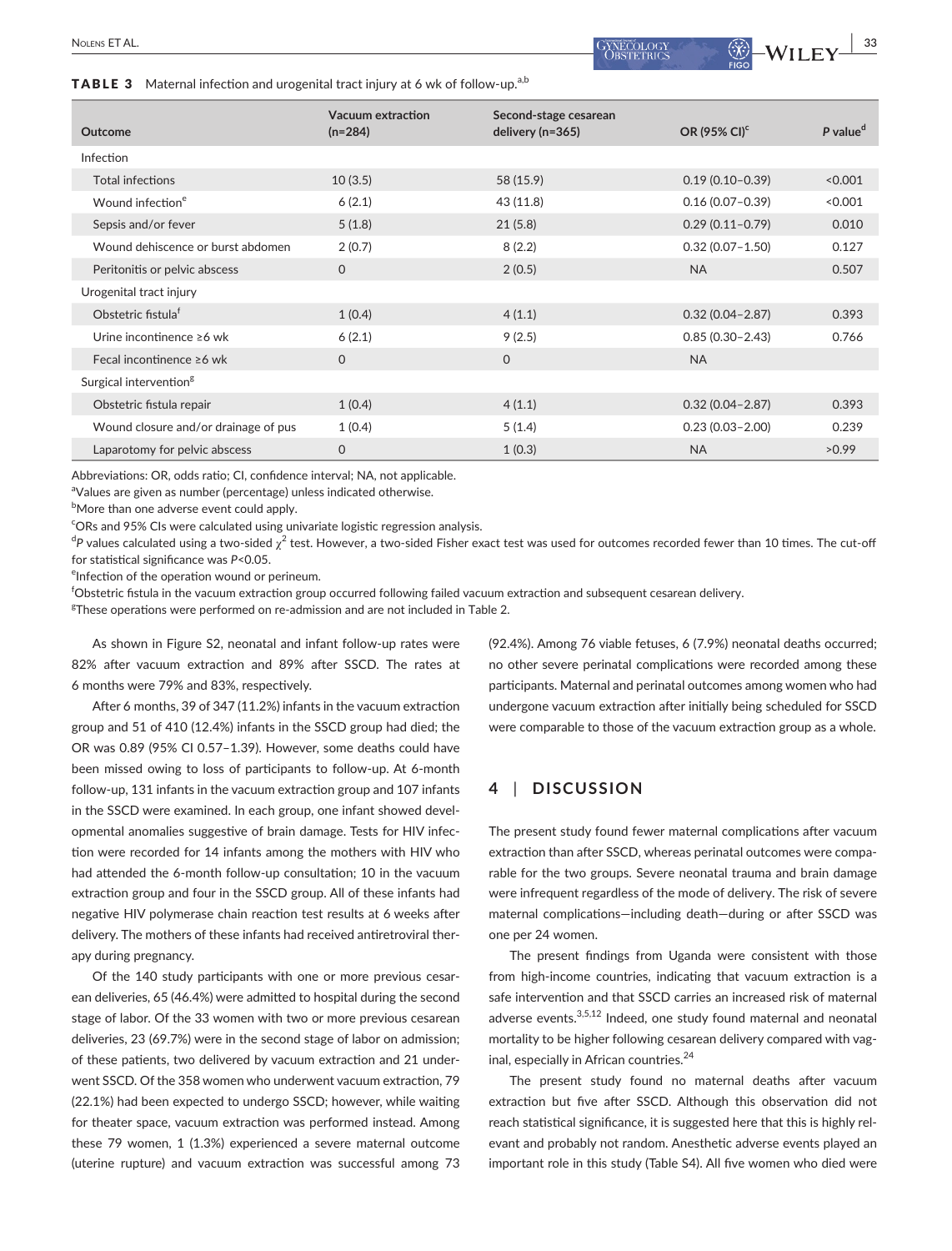## TABLE 4 Perinatal outcomes.<sup>a,b</sup>

| P value <sup>d</sup><br>delivery (n=410)<br>OR (95% CI) <sup>c</sup><br><b>Outcome</b><br>$(n=347)$<br>$0.74(0.45 - 1.21)$<br>0.227<br>Perinatal death<br>29(8.4)<br>45 (11.0)<br>0.857<br>Severe perinatal outcome <sup>e</sup><br>45 (13.0)<br>55 (13.4)<br>$0.96(0.63 - 1.47)$<br>Timing of death<br>During DDI<br>3(0.9)<br>18(4.4)<br>$0.19(0.06 - 0.65)$<br>0.003<br>Early neonatal period <sup>†</sup><br>0.626<br>26(7.5)<br>27(6.6)<br>$1.15(0.66 - 2.01)$<br><b>DDI</b><br>Documented<br>225 (64.8)<br>364 (88.8)<br>$0.23(0.16 - 0.34)$<br>< 0.001<br>Duration >60 min<br>66/225 (29.3)<br>298/364 (81.9)<br>$0.09(0.06 - 0.14)$<br>< 0.001<br>Adverse events among surviving neonates <sup>g</sup><br>318<br>365<br>41 (12.9)<br>40 (11.0)<br>$1.20(0.76 - 1.91)$<br>0.435<br>Birth asphyxia<br>Convulsions<br>11(3.5)<br>7(1.9)<br>$1.83(0.70 - 4.79)$<br>0.210<br>Sepsis and/or fever<br>14(4.4)<br>14(3.8)<br>$1.16(0.54 - 2.46)$<br>0.709<br>Jaundice<br>8(2.5)<br>7(1.9)<br>$1.32(0.47 - 3.68)$<br>0.595<br>Feeding difficulties<br>4(1.3)<br>$2.31(0.42 - 12.71)$<br>0.425<br>2(0.5)<br>0.446<br><b>Breathing difficulties</b><br>17(5.3)<br>15(4.1)<br>$1.32(0.65 - 2.68)$<br>0.114<br>Continuous positive airway pressure administered<br>10(3.1)<br>5(1.4)<br>$2.34(0.79 - 6.91)$<br>Severe trauma <sup>h</sup><br>4(1.3)<br>2(0.5)<br>$2.31(0.42 - 12.71)$<br>0.425 |
|-------------------------------------------------------------------------------------------------------------------------------------------------------------------------------------------------------------------------------------------------------------------------------------------------------------------------------------------------------------------------------------------------------------------------------------------------------------------------------------------------------------------------------------------------------------------------------------------------------------------------------------------------------------------------------------------------------------------------------------------------------------------------------------------------------------------------------------------------------------------------------------------------------------------------------------------------------------------------------------------------------------------------------------------------------------------------------------------------------------------------------------------------------------------------------------------------------------------------------------------------------------------------------------------------------------------------------------------------------------------------------------------|
|                                                                                                                                                                                                                                                                                                                                                                                                                                                                                                                                                                                                                                                                                                                                                                                                                                                                                                                                                                                                                                                                                                                                                                                                                                                                                                                                                                                           |
|                                                                                                                                                                                                                                                                                                                                                                                                                                                                                                                                                                                                                                                                                                                                                                                                                                                                                                                                                                                                                                                                                                                                                                                                                                                                                                                                                                                           |
|                                                                                                                                                                                                                                                                                                                                                                                                                                                                                                                                                                                                                                                                                                                                                                                                                                                                                                                                                                                                                                                                                                                                                                                                                                                                                                                                                                                           |
|                                                                                                                                                                                                                                                                                                                                                                                                                                                                                                                                                                                                                                                                                                                                                                                                                                                                                                                                                                                                                                                                                                                                                                                                                                                                                                                                                                                           |
|                                                                                                                                                                                                                                                                                                                                                                                                                                                                                                                                                                                                                                                                                                                                                                                                                                                                                                                                                                                                                                                                                                                                                                                                                                                                                                                                                                                           |
|                                                                                                                                                                                                                                                                                                                                                                                                                                                                                                                                                                                                                                                                                                                                                                                                                                                                                                                                                                                                                                                                                                                                                                                                                                                                                                                                                                                           |
|                                                                                                                                                                                                                                                                                                                                                                                                                                                                                                                                                                                                                                                                                                                                                                                                                                                                                                                                                                                                                                                                                                                                                                                                                                                                                                                                                                                           |
|                                                                                                                                                                                                                                                                                                                                                                                                                                                                                                                                                                                                                                                                                                                                                                                                                                                                                                                                                                                                                                                                                                                                                                                                                                                                                                                                                                                           |
|                                                                                                                                                                                                                                                                                                                                                                                                                                                                                                                                                                                                                                                                                                                                                                                                                                                                                                                                                                                                                                                                                                                                                                                                                                                                                                                                                                                           |
|                                                                                                                                                                                                                                                                                                                                                                                                                                                                                                                                                                                                                                                                                                                                                                                                                                                                                                                                                                                                                                                                                                                                                                                                                                                                                                                                                                                           |
|                                                                                                                                                                                                                                                                                                                                                                                                                                                                                                                                                                                                                                                                                                                                                                                                                                                                                                                                                                                                                                                                                                                                                                                                                                                                                                                                                                                           |
|                                                                                                                                                                                                                                                                                                                                                                                                                                                                                                                                                                                                                                                                                                                                                                                                                                                                                                                                                                                                                                                                                                                                                                                                                                                                                                                                                                                           |
|                                                                                                                                                                                                                                                                                                                                                                                                                                                                                                                                                                                                                                                                                                                                                                                                                                                                                                                                                                                                                                                                                                                                                                                                                                                                                                                                                                                           |
|                                                                                                                                                                                                                                                                                                                                                                                                                                                                                                                                                                                                                                                                                                                                                                                                                                                                                                                                                                                                                                                                                                                                                                                                                                                                                                                                                                                           |
|                                                                                                                                                                                                                                                                                                                                                                                                                                                                                                                                                                                                                                                                                                                                                                                                                                                                                                                                                                                                                                                                                                                                                                                                                                                                                                                                                                                           |
|                                                                                                                                                                                                                                                                                                                                                                                                                                                                                                                                                                                                                                                                                                                                                                                                                                                                                                                                                                                                                                                                                                                                                                                                                                                                                                                                                                                           |
|                                                                                                                                                                                                                                                                                                                                                                                                                                                                                                                                                                                                                                                                                                                                                                                                                                                                                                                                                                                                                                                                                                                                                                                                                                                                                                                                                                                           |
|                                                                                                                                                                                                                                                                                                                                                                                                                                                                                                                                                                                                                                                                                                                                                                                                                                                                                                                                                                                                                                                                                                                                                                                                                                                                                                                                                                                           |
| Minor trauma <sup>i</sup><br>5(1.6)<br>2(0.5)<br>$2.90(0.56 - 15.05)$<br>0.260                                                                                                                                                                                                                                                                                                                                                                                                                                                                                                                                                                                                                                                                                                                                                                                                                                                                                                                                                                                                                                                                                                                                                                                                                                                                                                            |
| All trauma<br>0.098<br>9(2.8)<br>4(1.1)<br>$2.63(0.80 - 8.62)$                                                                                                                                                                                                                                                                                                                                                                                                                                                                                                                                                                                                                                                                                                                                                                                                                                                                                                                                                                                                                                                                                                                                                                                                                                                                                                                            |
| 5-min Apgar score among surviving neonates                                                                                                                                                                                                                                                                                                                                                                                                                                                                                                                                                                                                                                                                                                                                                                                                                                                                                                                                                                                                                                                                                                                                                                                                                                                                                                                                                |
| < 7<br>18/314 (5.7)<br>19/362 (5.2)<br>$1.10(0.57 - 2.13)$<br>0.783                                                                                                                                                                                                                                                                                                                                                                                                                                                                                                                                                                                                                                                                                                                                                                                                                                                                                                                                                                                                                                                                                                                                                                                                                                                                                                                       |
| $<$ 4<br>2/314(0.6)<br>$0.77(0.13 - 4.62)$<br>>0.99<br>3/362(0.8)                                                                                                                                                                                                                                                                                                                                                                                                                                                                                                                                                                                                                                                                                                                                                                                                                                                                                                                                                                                                                                                                                                                                                                                                                                                                                                                         |
| Admission to neonatology unit among surviving neonates                                                                                                                                                                                                                                                                                                                                                                                                                                                                                                                                                                                                                                                                                                                                                                                                                                                                                                                                                                                                                                                                                                                                                                                                                                                                                                                                    |
| Total no. of admissions<br>80 (25.2)<br>69 (18.9)<br>$1.44(1.00 - 2.08)$<br>0.048                                                                                                                                                                                                                                                                                                                                                                                                                                                                                                                                                                                                                                                                                                                                                                                                                                                                                                                                                                                                                                                                                                                                                                                                                                                                                                         |
| Duration of admission, d                                                                                                                                                                                                                                                                                                                                                                                                                                                                                                                                                                                                                                                                                                                                                                                                                                                                                                                                                                                                                                                                                                                                                                                                                                                                                                                                                                  |
| 0.737<br>>2<br>42/315 (13.3)<br>45/361 (12.5)<br>$1.08(0.69 - 1.70)$                                                                                                                                                                                                                                                                                                                                                                                                                                                                                                                                                                                                                                                                                                                                                                                                                                                                                                                                                                                                                                                                                                                                                                                                                                                                                                                      |
| >7<br>11/315(3.5)<br>12/361(3.3)<br>$1.05(0.46 - 2.42)$<br>0.904                                                                                                                                                                                                                                                                                                                                                                                                                                                                                                                                                                                                                                                                                                                                                                                                                                                                                                                                                                                                                                                                                                                                                                                                                                                                                                                          |

Abbreviations: OR, odds ratio; CI, confidence interval; DDI, decision-to-delivery interval.

<sup>a</sup>Values are given as number (percentage) unless indicated otherwise.

 $^{\rm b}$ Outcomes assessed at hospital discharge or 1 wk after admission to the neonatology unit.

c ORs and 95% CIs were calculated using univariate logistic regression analysis. Calculations of adjusted ORs are presented in Tables S6, S7, and S10.  $^{\sf d}$ P values were calculated using a two-sided  $\chi^2$  test. However, a two-sided Fisher exact test was used for outcomes recorded fewer than 10 times. The cut-off for statistical significance was *P*<0.05.

ePerinatal death, severe trauma, 5-min Apgar score <4, or convulsions.

f In the first week after delivery.

<sup>g</sup>More than one adverse event could apply.

<sup>h</sup>Intraventricular, intracerebral, or subgaleal hemorrhage; facial palsy; or dislocation of a leg.

i Cephalohematoma or fracture of clavicula.

suspected to have had hypoxia following complete spinal block, some in addition to other adverse events (sepsis, PPH). These maternal deaths following complete spinal block show that improvement in the quality of anesthetic care is needed and that preventing unnecessary surgery is of the utmost importance.<sup>14</sup>

A strength of the present study was the setting; namely, the largest teaching hospital in Uganda, which records a high number of deliveries each year. Almost all eligible women were included, thereby minimizing selection bias. The present findings could be generalized to many hospitals among LMICs, where access to safe surgery, anesthesia, and blood

for transfusion is limited, and infection rates are high. The duration of follow-up added value to the present study by showing that almost all infants that attended the 6-months postnatal consultation had developed normally, including those with initial severe neonatal trauma.

A potential limitation of the present study was the observational design; however, a randomized trial would have been unethical owing to the exposure of many more participants to the increased risks of surgery and a lengthened waiting time, with increased risk of birth asphyxia and adverse maternal outcomes.<sup>6,24</sup> Consequently, the current results must be interpreted with caution. For example, the group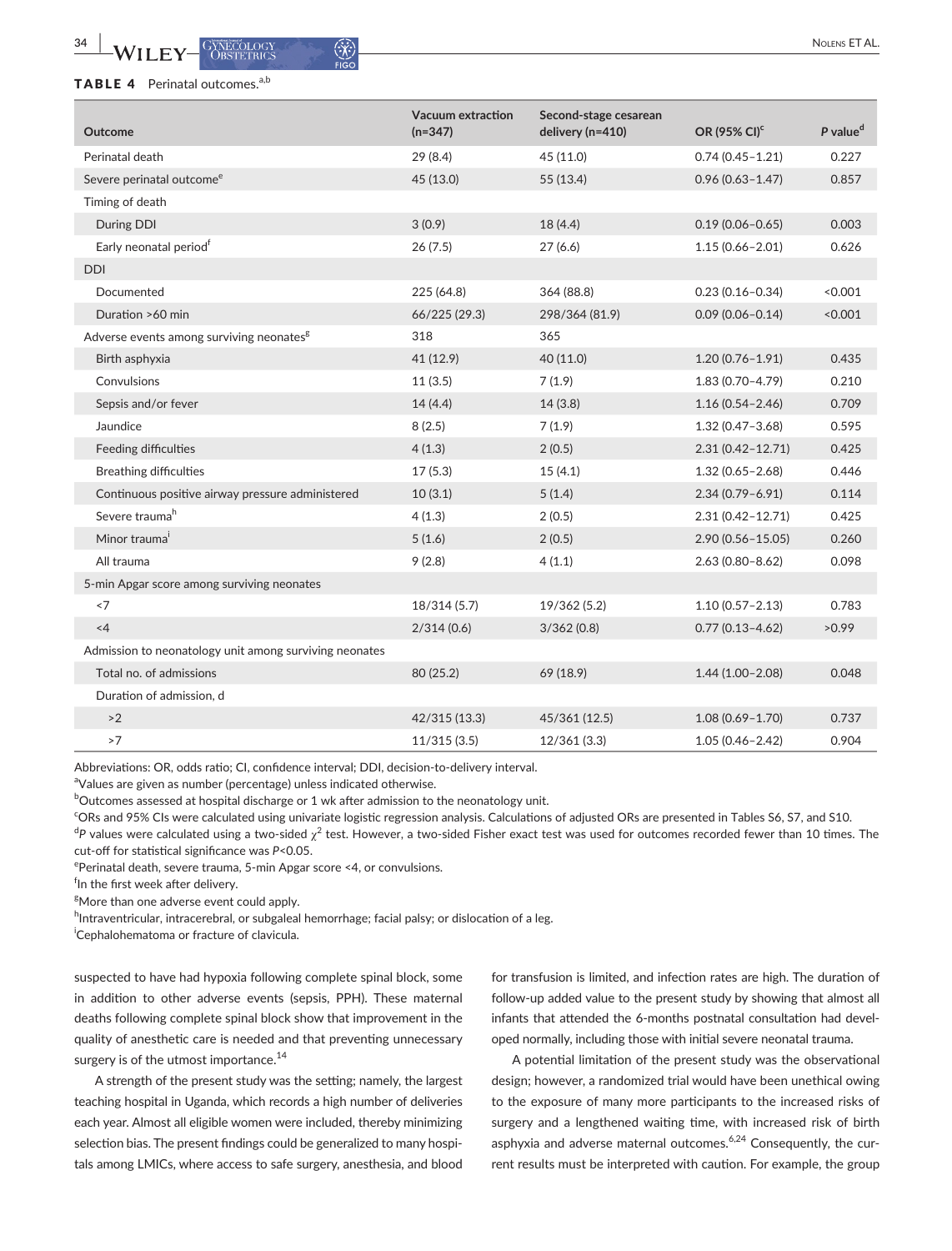**<u>BOLENS ET AL.</u> 35**<br> **ET AL. ET AL. EXECUTE: EXECUTE: EXECUTE: EXECUTE: EXECUTE: EXECUTE: EXECUTE: EXECUTE: EXECUTE: EXECUTE: EXECUTE: EXECUTE: EXECUTE: EXECUTE: EXECUTE: EXECUTE: E** 

of women who underwent SSCD could have had high risk profiles. Previous cesarean delivery, fetal weight greater than 4000 g, and being in the second stage of labor at hospital admission were all risk factors for undergoing cesarean delivery and potential risk factors for an unfavorable outcome. Multivariate regression models were therefore constructed to adjust for potential confounders. Mode of delivery was an independent risk factor for severe maternal outcomes and fetal death during DDI in all models.

The rate of women who experienced successful vacuum extractions while waiting for cesarean delivery was high. The rate of SSCD for term singletons in vertex presentation was 3.3% of all deliveries at the study site and this is high compared with 1.0% in other studies.12,25 The vacuum extraction rate at the study site (2.8%) was low compared with the literature.<sup>12,25,26</sup> Consequently, it is suggested that many women in the SSCD group would probably have qualified for vacuum extraction and that it was not only women with a higher risk profile who underwent cesarean delivery.

Although no data were missing for the primary outcome measures, incomplete documentation was a limitation of the present study. This deficit could have led to information bias. The fact that a considerable number of follow-up contacts occurred by telephone could have caused selection bias, in particular regarding HIV transmission status as this aspect was not addressed in the telephone interviews. However, the HIV-related outcome indicated that vacuum extraction among women with HIV was safe, particularly for those receiving antiretroviral therapy. The present study was underpowered to draw generalizable conclusions about perinatal mortality owing to the sample size calculation being based on groups with a large difference in perinatal mortality.

In the present study, nearly half of the women with a previous cesarean delivery arrived at the hospital during the second stage of labor. This observation suggests that many women with scarred uteri attempted to deliver outside of hospitals. Birth asphyxia, rather than trauma, was the main cause of perinatal mortality. This finding calls for action to improve the quality of monitoring during labor, to prevent birth asphyxia. In all, 33 women had both IUFD and SSCD. The development of IUFD had been diagnosed before SSCD was planned among 15 women. One of these 15 women died and two sustained uterine rupture during DDI. A timely vacuum extraction or destructive operation could possibly have prevented these adverse outcomes.

In conclusion, it is of utmost importance that unnecessary SSCD is prevented whenever possible, and particularly in areas where the risks associated with cesarean delivery are high. Reintroduction of vacuum extraction is an important strategy to limit unnecessary cesarean delivery, reduce DDI, and prevent maternal and perinatal mortality and morbidity.

## **AUTHOR CONTRIBUTIONS**

BN contributed to the design of the study, collection, analysis, and interpretation of the data, and writing the manuscript. FN contributed to the design of the study, collection and interpretation of the data, and revising the manuscript. JL and JB contributed to the design of the study, interpretation of the data, and revising the manuscript. TvdA contributed to the interpretation of the data and revising the manuscript. JvR contributed to the design of the study, analysis and interpretation of the data, and revising the manuscript. All authors approved publication of the article.

## **ACKNOWLEDGMENTS**

The present work was funded by the Otto Kranendonk Foundation of the Netherlands Society of Tropical Medicine and International Health.

## **CONFLICTS OF INTEREST**

BN serves on an advisory committee for the development of a new vacuum extractor product by Clinical Innovations (South Murray, UT, USA). This company had no role in either the present study or the content of the manuscript. The authors have no other conflicts of interest.

#### **REFERENCES**

- 1. GBD 2015 Maternal Mortality Collaborators. Global, regional, and national levels of maternal mortality, 1990–2015: A systematic analysis for the Global Burden of Disease Study 2015. *Lancet*. 2016;388:1775–1812.
- 2. GBD 2015 Child Mortality Collaborators. Global, regional, national and selected subnational levels of stillbirths, neonatal, infant, and under-5 mortality, 1980–2015: A systematic analysis for the Global Burden of Disease Study 2015. *Lancet*. 2016;388:1725–1774.
- 3. O'Mahony F, Hofmeyr GJ, Menon V. Choice of instruments for assisted vaginal delivery. *Cochrane Database Syst Rev*. 2010;(11): CD005455.
- 4. Committee on Practice Bulletins—Obstetrics. ACOG Practice Bulletin No 154: Operative vaginal delivery. *Obstet Gynecol*. 2015;126:e56–e65.
- 5. Bailit JL, Grobman WA, Rice MM, et al. Evaluation of delivery options for second-stage events. *Am J Obstet Gynecol*. 2016;214:638e1–638e10.
- 6. Bailey PE, van Roosmalen J, Mola G, Evans C, de Bernis L, Dao B. Assisted vaginal delivery in low and middle income countries: An overview. *BJOG*. 2017;124:1335–1344.
- 7. Nolens B, Lule J, Namiiro F, van Roosmalen J, Byamugisha J. Audit of a program to increase the use of vacuum extraction in Mulago Hospital, Uganda. *BMC Pregnancy Childbirth*. 2016;16:258.
- 8. Ameh CA, Weeks AD. The role of instrumental vaginal delivery in low resource settings. *BJOG*. 2009;116(Suppl.1):22–25.
- 9. Heemelaar S, Nelissen E, Mdoe P, Kidanto H, van Roosmalen J, Stekelenburg J. Criteria-based audit of caesarean section in a referral hospital in rural Tanzania. *Trop Med Int Health*. 2016;21:525–534.
- 10. Spencer C, Murphy D, Bewley S. Caesarean delivery in the second stage of labour. *BMJ*. 2006;333:613–614.
- 11. Villar J, Carroli G, Zavaleta N, et al. Maternal and neonatal individual risks and benefits associated with caesarean delivery: Multi centre prospective study. *BMJ*. 2007;335:1025.
- 12. Murphy DJ, Liebling RE, Verity L, Swingler R, Patel R. Early maternal and neonatal morbidity associated with operative delivery in second stage of labour: A cohort study. *Lancet*. 2001;358:1203–1207.
- 13. Yang Q, Wen S, Oppenheimer L, et al. Association of caesarean delivery for first birth with placenta praevia and placental abruption in second pregnancy. *BJOG*. 2007;114:609–613.
- 14. Epiu I, Tindimwebwa JV, Mijumbi C, et al. Challenges of anesthesia in low-and middle-income countries: A cross-sectional survey